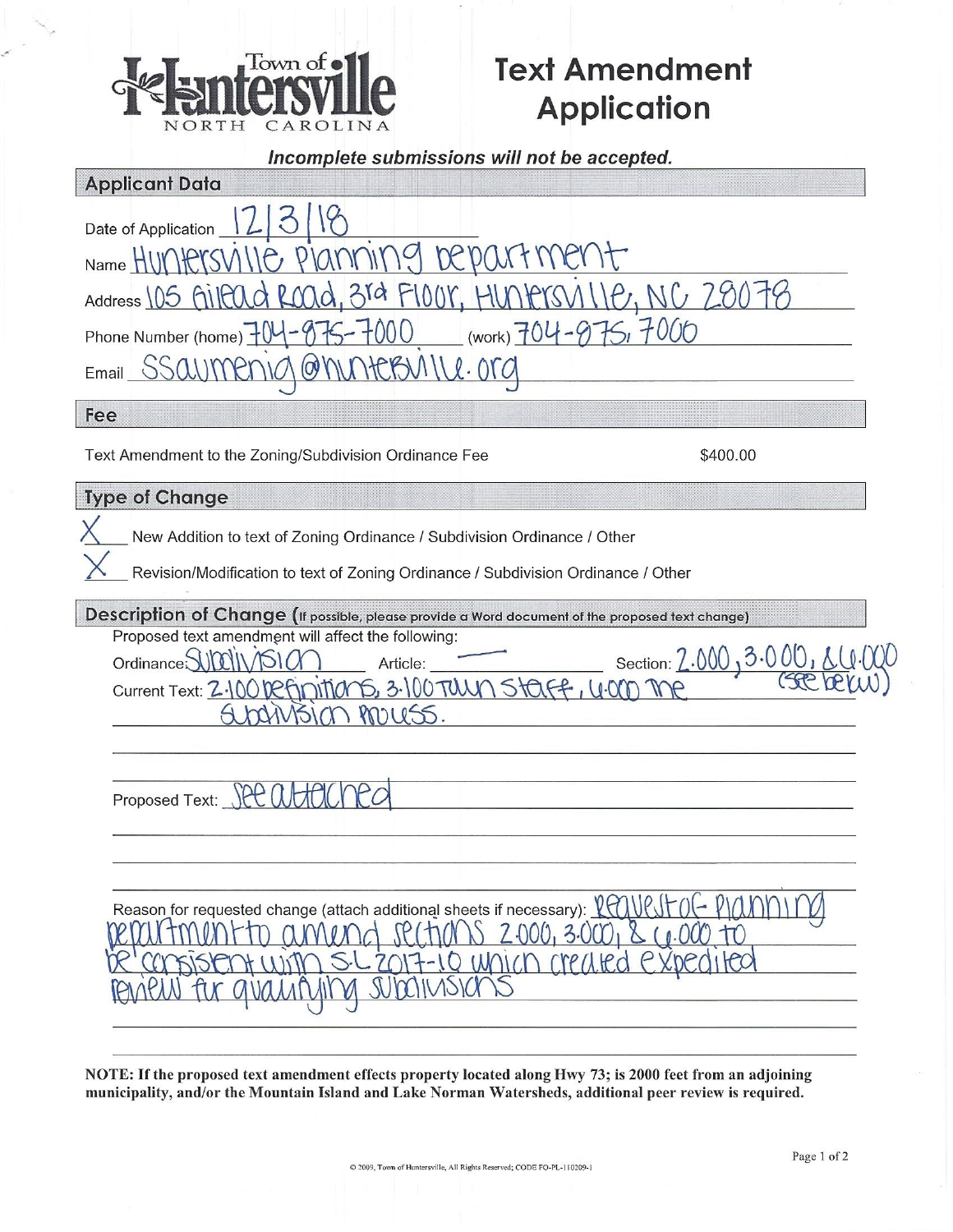### **Signatures**

I hereby certify that the information presented by me in this application is accurate to the best of my knowledge, information and belief.

aumence arra D Applicant Signature: X Date:

## **Contact Information**

**Town of Huntersville Planning Department** PO Box 664 Huntersville, NC 28070

Phone: Fax: Physical Address: Website:

704-875-7000 704-875-6546 105 Gilead Road, Third Floor http://www.huntersville.org/Departments/Planning.aspx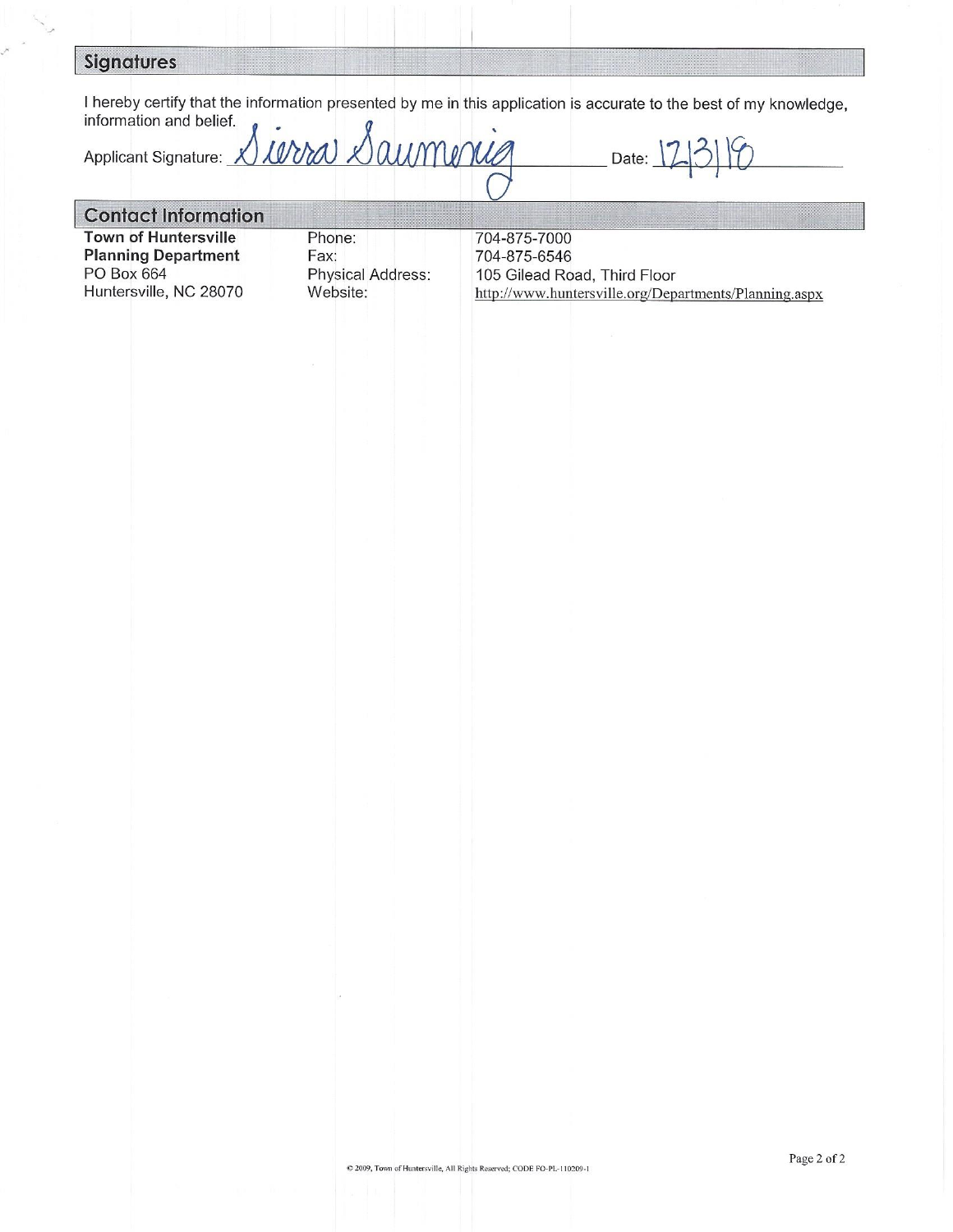# **AN ORDINANCE TO AMEND SECTIONS 2.000, 3.000, AND 6.000 OF THE SUBDIVISON ORDINANCE TO BE CONSISTENT WITH S.L 2017-10 WHICH CREATED EXPEDITED REVIEW FOR QUALIFYING SUBDIVISONS.**

Section 1. Be it ordained by the Board of Commissioners of the Town of Huntersville that the Subdivision Ordinance is hereby amended as follows:

*Section 2.000 DEFINITIONS AND RULES OF CONSTRUCTION*

#### 2.100 DEFINITIONS

#### *Expedited Subdivision Review.*

**The review and approval of the division of a tract or parcel of land in single-ownership for which only a Final Plat Review is required. Any subdivision of land, whether major, minor, or other will qualify for Expedited Subdivision Review if in single ownership, and all of the following criteria are met:** 

- **1. The tract or parcel to be divided is not already exempt as a division of land under Section 2.100 DEFINITION, Subdivision, paragraph 2 of the Subdivision Ordinance (which exempts the division of land into parcels greater than 5 acres where street right-of-way dedication or reservation is not involved).**
- **2. No part of the tract of parcel to be divided has been divided under this subsection in the 10 years prior to division.**
- **3. The entire area of the tract or parcel to be divided is greater than five acres.**
- **4. After division, no more than three lots result from the division.**
- **5. After division, all resultant lots comply with all of the following:**
	- **a. Any lot dimension size requirements of the applicable land-use regulations, if any.**
	- **b. The use of lots is in conformity with the applicable zoning requirements, if any.**
	- **c. A permanent means of ingress and egress is recorded for each lot.**

*Section 3.000 DECISION MAKING AND ADMINISTRATIVE BODIES*

#### 3.100 TOWN STAFF

13. **To approve final plats for recordation in conjunction with an Expedited Subdivision Review.**

*Section 6.000 THE SUBDIVISON PROCESS* 

#### *6.310 SKETCH PLAN ALSO NOT REQUIRED FOR MINOR SUBDIVISIONS*

In order to facilitate the review and approval of a minor subdivision for which a preliminary plan is not required, a sketch plan must be submitted to the Planning Director and any Designated Administrative Agent, who will advise the applicant of any deficiencies that must be corrected prior to submission of the final plat. **A sketch plan shall not be required for a Minor Subdivision.**

#### *6.316 SKETCH PLAN NOT REQUIRED FOR EXPEDITED SUBDIVISION REVIEW*

**A sketch plan shall not be required for divisions of land qualifying for Expedited Subdivision Review.**